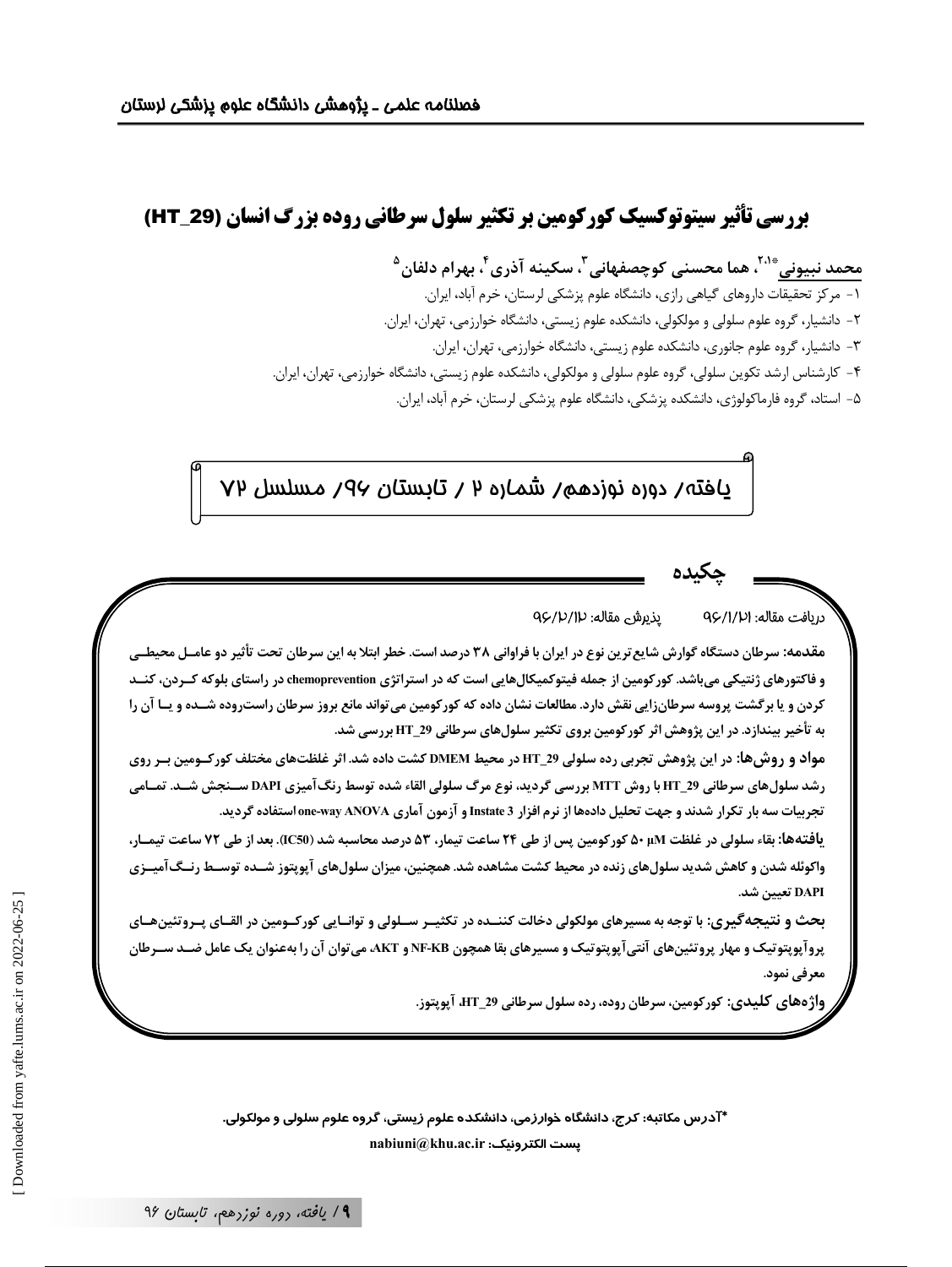#### مقدمه

سرطان یکی از شایعترین بیماریها می باشد که بـیش از یک چهارم جمعیت جهان با آن درگیرند و پیشـگیری از ابتلا بـه ايـن بيمـاري و مقابلـه بـا آن از اهميـت بسـزايي برخوردار است. شیمیدرمانی، جراحی و پرتو درمانی روشهای رایج درمان سرطان میباشند اما به دلیل اثـرات جانبي نامطلوب ايـن روشهـاي درمـاني، عوامـل طبيعـي سيتوتوكســيک و القــاء کننــدەهــاي آيويتــوزيس توجــه محققین بسیاری را به خود جلب کردهاند. امروزه بــه طــور گسترده ترکیبات گیاهی بهعنوان آنتیتومورها بـه صـورت in vitro بر روی سلولهای سرطانی مورد آزمایش و تحقیق قرار گرفته و مـواد مـؤثر آنهـا ارزیـابی مـی شـوند. داروهای شیمیایی علاوه بر سلولهای سرطانی سلولهـای سالم و عوامل مفید مانند آنزیمها و سوبستراهای مربوط به همانندسـازی و ســنتز DNA را نیــز مــورد حملــه قــرار مے ردھنـد (۱،۲). Cancer Prevention، اسـتفاده از مـواد شیمیایی طبیعی، سنتزی یـا بیولـوژیکی در جهـت مهـار، برگشت یا جلوگیری از سرطان است (۳). اغلب روشهای کاربردی برای کاهش شیوع مرگ و میر ناشی از سـرطان، تـــأخير در رونـــد ســـرطان;ايـــي از طريـــق عوامـــل Chemopreventive است. ترکیباتی که میتوانند مســـیرهای درون ســـلولی درگیـــر در عملکـــرد ســـلول غیرطبیعی را مورد هدف قرار داده، توانایی دست کاری این مسیرها را داشته و به این طریق فرایند سرطانزایی را بـه تأخير اندازد (۴). ســالانه ۵۰۰۰۰ مـورد تــازه ســرطان در ایران تشخیص داده می شود کـه بـدخیمی هـای گوارشـی تعـداد قابـل تـوجهي از ايـن آمـار را بـه خـود اختصـاص می دهند. سرطان روده بزرگ جزو بیماری هـای خطرنـاک بوده و از نظر شیوع سومین سرطان شایع و دومـین علـت مرگ و میر ناشی از سرطان در جهان (پس از سرطان ریه) محسوب می شود. در ایران نیز همین آمار برقرار است امـا متأسفانه سن شيوع بيماري پايينتـر از اســتاندارد جهــاني

می باشد. سرطان روده بزرگ، پس از سرطان مری و معـده سومین سرطان شـایع گوارشـی در مـردان و زنـان ایرانـی مےباشــد. ژنتیــک، محــیط و رژیــم غــذایی مــیتوانــد از مهم ترين عوامل ايجادكننده بدخيمي هاي مختلف همچون سرطان روده بزرگ در نظر گرفته شود. در ایجاد یک توده سرطانی در اپیتلیال روده حداقل باید ٨-۶ جهش در بافت طبیعی ایجاد شود. با ایجاد ایـن جهـشهـا در بافـت روده مسیرهای سیگنالینگ سرطانزا در سلولها فعال میشود که برخی از آنها نقش مهمتری در ایجاد سرطان دارند (۷-۵). کور کومین یا دیفرولویل متـان (Diferuloylmethan) کـه ۵-۲٪ زردچوبـه را تشـکیل مـیدهـد از ریـزوم گیـاه Curcumin longa متعلق به خانواده beraceae Zingi جدا شده است که دارای خواص آنتی|کسـیدانی، ضـدالتهابی و پروآپوپتوتیکی است (۸،۹). کورکومین یک کلاس متمـایز از عوامـل Chemopreventive اسـت كـه داراي مكانيسـم عمل چندگانه بوده و قادر است هر سه مرحله سرطانزایی را تحت تأثير قرار دهد. اثر Chemopreventive كوركومين تقریباً در همه مراحل سرطانزایی به خـاطر ماهیـت غیـر سـمی آن مــیباشــد (۴). کورکــومین بیــان لیگانــدهای آنژیوژنیک و رسپتورهای آنها را کاهش میدهـد همچنــین قـادر اسـت سـلولهـاي سـرطاني را بـه شـيميدرمـاني و پرتودرمانی حساس کند. یکی از روشهای اصلی عمل داروهای شیمیدرمانی ممکن است از طریق فعـال کـردن آپوپتوز باشد؛ بنــابراين درک چگــونگي بکــارگيري برنامــه مرگ سلولی روش جدیدی را برای غلبه بر مسئله بـالینی مقاومت دارويي ارائه مي دهد (١٢-١٠).

## مواد و روش ها

در این پژوهش رده سلولی HT\_29 از انستیتو پاســتور ایسران تهیسه شسد و در محسیط کشست DMEM حساوی  $\mu$ g/ml و ۱۰۰U/ml و FBS(Gibco, UK) ٪۱۰ استریتومایسیین (Gibco, UK) در فشـار ۵/. (CO2 ۵ دمای ۳۷ درجه سانتیگراد در فلاسک ۳۲۵ cm و سـپس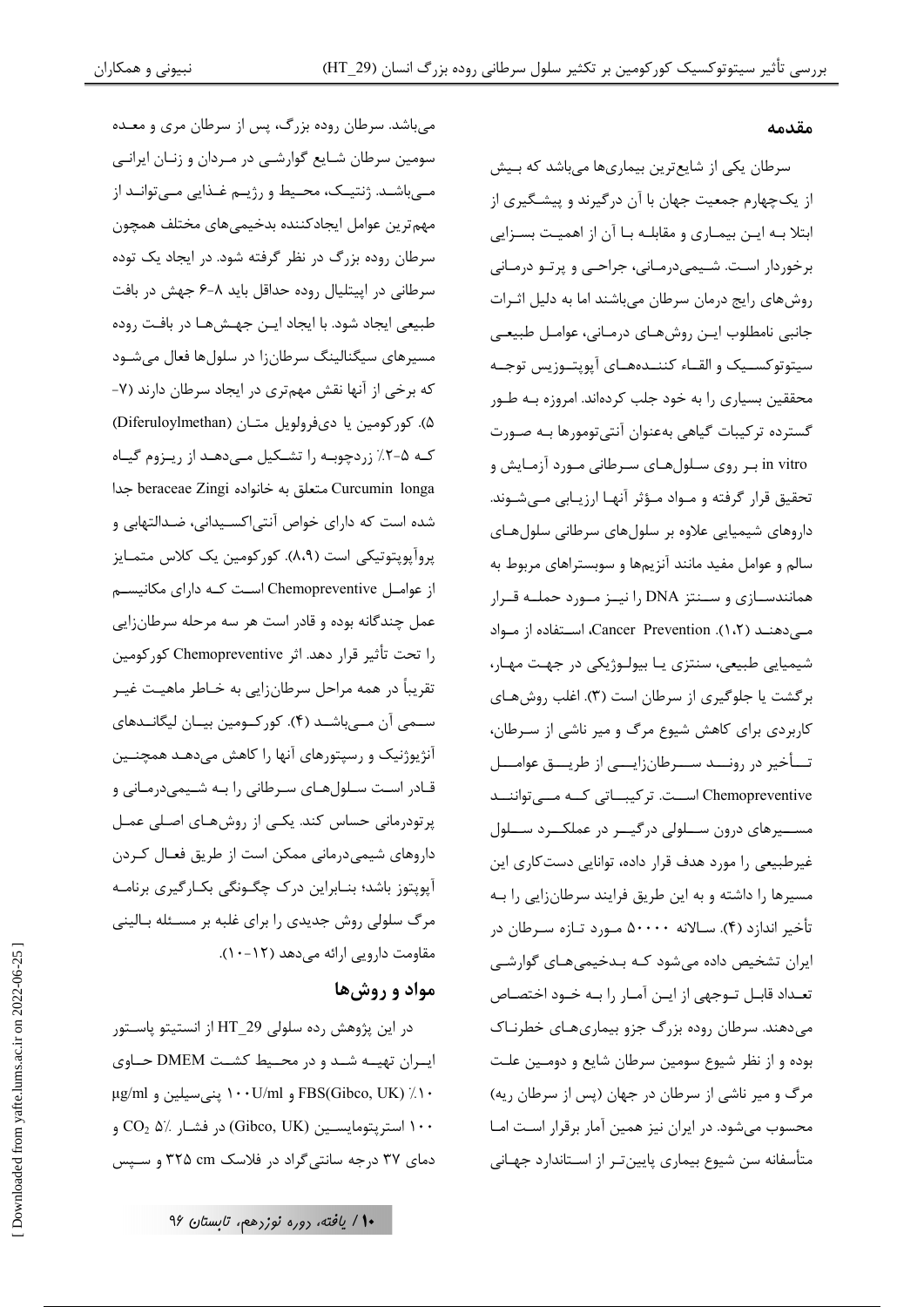چاهک پلیت ۲۴ خانه کشت داده شد. پس از ۲۴ ساعت و چسبیدن سلولها به کف پلیت، سلولها بـه سـه گـروه کنترل، شم و تیمار تقسیم شـدند. گـروه کنتـرل فقـط در معرض محیط کشت بوده درحالی که گـروه شـم اتـانول را بهعنوان حلال کورکومین دریافت کرد و گروههای تیمار با غلظتهای A۰-۸۰μMبه مدت ۲۴، ۴۸ و ۷۲ ساعت تیمار شدند. پس از اتمام بازههای زمانی (۲۴، ۴۸ و ۷۲ ساعت)، ۱۰۰ میکرولیتر از محلول MTT به هر خانه اضافه شد و ۴ ساعت انکوباسیون در دمای ۳۷ درجه سانتی گراد بـه دور از نـور انجـام گرفـت و پـس از اتمـام انكوباسـيون ۱۰۰۰ میکرولیتـــر ایزویرویـــانول اســـیدی ( Merck, Germany) اضافه شد. اسید در ایزوپروپانول باعث می شود غشـاء سـلول ليـز شـده و ايزوپروپـانول وارد سـلول شـده بلورهای نـامحلول فورمـازان را بـه حالـت محلـول درآورد. جذب نوري در طول موج ۵۷۰ نانومتر اندازه گرفته شـد و طبق معادله زیر، درصد سلول های زنـده محاسـبه گردیـد  $(11)$ 

### **0D) × + (OD) كنترل OD/** تست)

#### رنگ آميزي DAPI

4,6-diamidino-2-phenylindole یک , نگ فلو, سانت است که برای مشاهده هسته سلول بکار می رود و می تواند اتصال قوی و محکمی با ناحیــه بازهـای A-T در دو رشــته DNA برقرار کند. پس از تیمار سلولها با غلظتهای مورد نظر کورکومین و سیری شدن زمان لازم، سلولها با PBS به آرامی شستشو داده شـدند و بـه منظـور فـیکس شـدن سلول ها به آنها مقداری فرمالین ۱ درصد افزوده شد و ۱۵ دقیقه درون یخچال قرار گرفت. سپس ۵ دقیقـه پلیـت در مجاورت هوای آزمایشگاه قرار گرفت. فرمالین به آرامـی از گوشهی پلیت ۲۴ خانهای، خارج شد و بـه آن ترایتـون ۴ درصد افزوده شد. ترايتون موجب نفوذپذيري غشاء سـلول به رنگ DAPI میگردد. بعد از گذشت ۱۵ دقیقه و خـارج سازی ترایتون، سلولها بـا PBS شستشـو داده شـدند و

به تعداد ۱×۱×۱ سلول بر میلی لیتر در پلیـتهـای کشـت ۲۴ خانـه کشـت داده شـد. سـلولهـای HT\_29 از نـوع چسبنده میباشند لذا به منظور پاساژ دادن، ابتدا سلولهـا توسط α٠٠ µl تریپسین ۰/۲۵٪ به مدت ۲ دقیقـه از کـف فلاسک جدا شدند و پس از جدا شـدن بـه منظـور خنثـی شدن اثر آنزیم تریپسین، به هر فلاسک ۲ میلیلیتر محیط کشت حـاوی FBS اضـافه شـد و محلـول حـاوی محـيط کشت، تریپسین و سلول به فالکون ۱۵ میلی لیتـر منتقـل شد. پس از سانتریفوژ در دمـای ۲۵ درجـه سـانتیگـراد و دور ۱۵۰۰ به مدت ۵ دقیقه، محلول رویی دور ریخته شد و سوسپانسیون سلولی تهیه گردیـد. بـدین صـورت کـه ۱ میلے لیتـر محـیط کشـت بـه رسـوب سـلولی حاصـل از سانتریفوژ اضافه شـد و پیپتـاژ صـورت گرفـت. سـلولهـا شمارش شده و به تعداد مناسب به فلاسک ۲۵ cm و یا در یلیتهای کشت سلولی منتقل گشتند. شمارش سلولی با استفاده از لام هموسایتومتری صورت گرفت. جهت حـل كـردن پــودر كوركــومين از اتــانول ۹۶٪ بــهعنــوان حــلال استفاده شد. ۱۸/۴۱۹ میلیگرم از پودر کورکومین در ۱۰ ميلي ليتر اتـانول Merck, Germany) / مـل شـد. بـه منظور تيمار سلولها محلول اوليه با غلظت ۵ ميلـي مــولار کورکومین تهیه شد و پس از فیلتر کردن در فریزر ۴۰°C -نگهداری شد. با توجه به ناپایداری کورکومین محلول اولیه باید در هر بار تیمار در شرایط بدون نور تهیه شود.

جهت تعيين درصد بقــا (viability) ســلولهــا از روش MTT استفاده شد (Sigma, UK). اسـاس روش MTT بـر پایه عملکرد آنزیمی در سلولهای زنـده مـیباشـد. بـدین صورت که سلولهای زنده دارای آنزیمهای فعـال بـوده و قادر به احیاء ماده MTT مهابشند و در اثر این احیاء، رنگ دانههای تیره رنگ در داخل سلول های زنـده تشـکیل می گـردد، امـا در داخـل سـلولهـای مـرده اثـری از ایـن رنگ دانهها دیده نمی شود. جهت روش MTT، ابتدا استوک ۵mM کور کــومین تهیــه شــد. ۱/۵×۱۰۵ cell/ml در هــر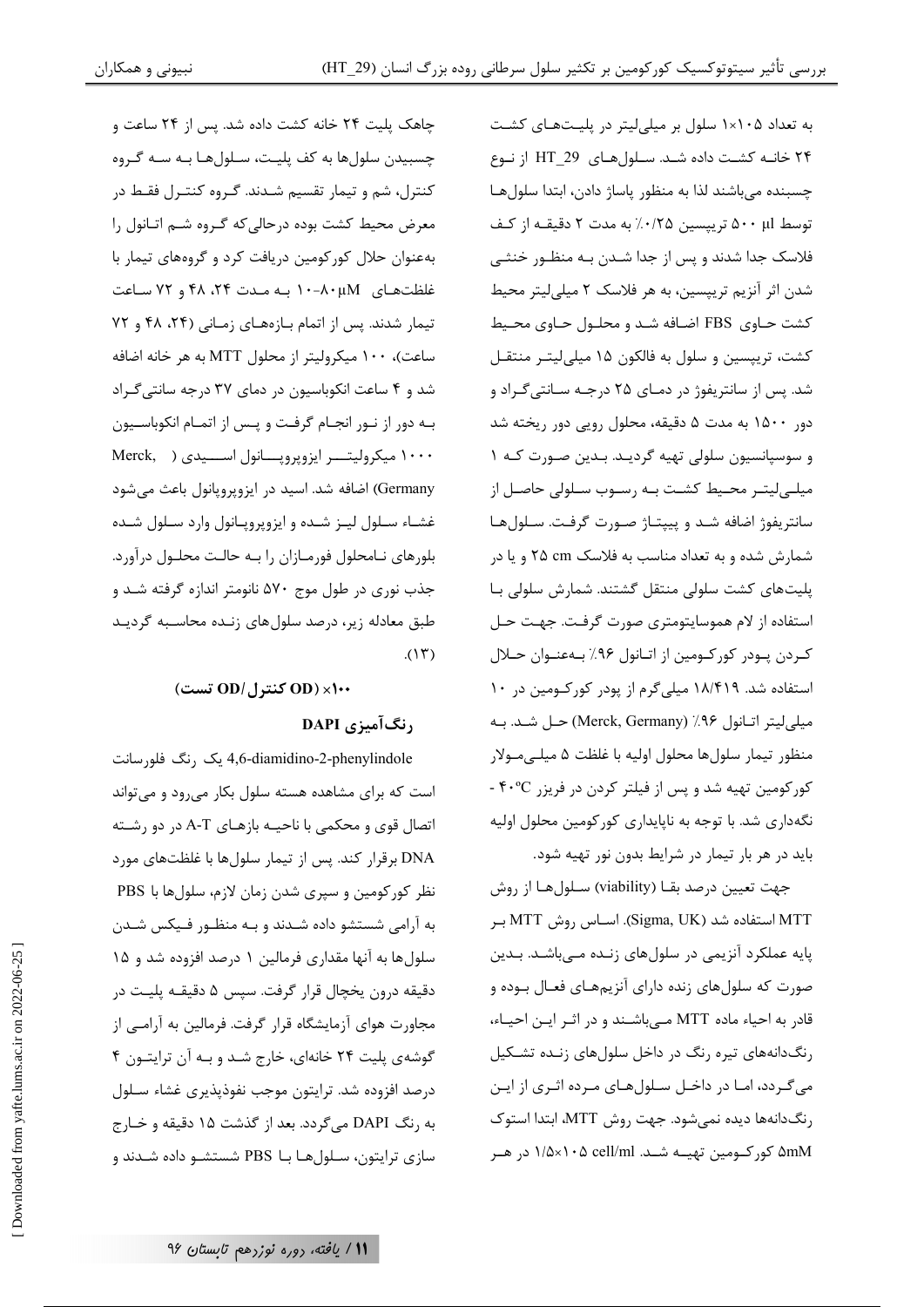درنهایت , نگ DAPI 1 درصد (Gibco, UK) به آن افزوده شد و بعد از گذشت ۲۰ ثانیه با PBSشستشو داده شد. با توجه به حساس بودن رنگ DAPI به نور، این مرحله باید در تاریکی انجام شـود و توسـط میکروسـکوپ فلورسـانت معکوس، مورفولوژی هسـته سـلول و تغییـرات حاصـل از تیمار مورد بررسی قرار گرفت.

تمامی تجربیات حداقل سـه بـار تكـرار شـدند. جهـت آنــاليز دادههــا از نــرمافــزار Instate 3، از روش One-Way ANOVA استفاده شد و P value كمتر از ۰/۰۵ معنى دار تلقى شد.

#### بافتهها

اثر کورکومین بر تکثیـر سـلولهـای HT\_29 و نتـایج حاصل از MTT نشان داد کور کومین در غلظتهای بـالای ۸۰ ماکرومولار دارای اثر کشندگی بسیار شدیدی است. در دوزهای A۰ μM−۱۰ به صورت وابسته به زمـان و غلظـت، باعث كاهش بقاء سلولى گرديد و بعـد از طـى ٧٢ سـاعت واکوئلـه شـدن شـدید سـلولهـا و کـاهش شـدید درصـد سلول های زنده در محیط کشت مشاهده شد. غلظت ۵۰μM کور کـومین پـس از طـی ۲۴ سـاعت تیمـار، بقـاء سلولي ۵۳ درصد محاسبه شد (IC50) و بقاء سـلولي پـس از طی ۷۲ ساعت تیمار با غلظت ۸۰μM کورکومین بـه ۵ درصد كاهش يافت (جدول و نمودار ١).

جدول ۱. درصد سلولهای زنده HT-29 در حضور غلظتهای مختلف کورکومین در مقایسه با کنترل در مدت ۲۴، ۴۸ و ۷۲ ساعت با روش MTT

| ---- <i>----</i> --             |                                       |                    |                      |
|---------------------------------|---------------------------------------|--------------------|----------------------|
|                                 | ۲۴ ساعت                               | ۴۸ ساعت            | ۷۲ ساعت              |
| کنټ] ,                          | ۰±۱۰۱                                 | ۰±۱۰۱              | $\cdots$             |
| ۱۰uM                            | $\lambda \Delta \pm \Delta / \cdot r$ | $99 \pm 17/1$ ***  | △A/&&±V/&A ※※※       |
| ۲۰μM                            | Y1/99±4/AF***                         | △人士ド/\ タ ※ ※ ※     | $*$ ** $\Delta$      |
| $\mathbf{r} \cdot \mathbf{u}$ M | $60$ / $TT \pm T/10$                  | *△199±٢/٣٣***      | Y \/ F + T / . T *** |
| $f \cdot \mu M$                 | $5177 + 7.5$                          | YA±Y/۶۴***         | 18/٣٣±۵/٢٠***        |
| ۵۰μM                            | AT199±719 · ***                       | $X1 \pm Y/Y$ . *** | 9/88±٣/١٨***         |
| $\epsilon \cdot \mu M$          | YA199±7177***                         | ****/*1***         | Δ± \/ΔΔ***           |

تعداد اولیه سلولها ۱٬۵×۱۸ سلول در هر میلیلیتر محیط کشت بود. \*\* P<٠/٠١، \*\*\* P<٠/٠٠، ميانگين ± انحراف معيار



نمودار ۱. اثر غلظتهای مختلف کور کومین بر تکثیر سلولهای HT\_29 پس از طی ۲۴، ۴۸ و ۷۲ ساعت با استفاده از روش

تعداد اولیه سلولها ۱۰<sup>۵×۱</sup>/۵ سلول در هر میلیلیتر محیط کشت بود. ر .<br>\*\* P<۰/۰۰، \*\*\* P-۰/۰۰، ميانگين ± انحراف معيار

نتايج بررسي تأثير كوركــومين بــر مورفولــوژي

سلولهای 29 HT توسط میکروسکوپ معکوس

سلولهاي HT\_29 تحت تـأثير تيمـار بـا كوركـومين دچار تغییراتی در مورفولوژی شـده کـه ایــن تغییـرات در شکل ۱ مشهود می باشد. این تغییرات شامل سست شـدن اتصال سلولها به کف چاهکهای پلیت و از دست دادن قدرت چسبندگی میبود. هــمچنــین قــدرت ســلولهــا در تشکیل کلونی و بـاقی مانـدن در کنـار هـم کـم مـیشـد، بنابراین با سست شدن اتصال سلولی به کف پلیت شکل سلول از حالت چندوجهی به گرد تغییر یافت.



شکل ۱. مورفولوژی سلولهای HT\_29 در اثر القاء آپوپتوز. سلولهای گروه کنترل که توسط کور کومین تیمار نشدهاند (a)، در شکل (b و c) که با غلظت ۵۰μM کورکومین در ٢۴ و ۴۸ ساعت تیمار شدهاند میتوان درجات مختلف القاء آپوپتوز سلولی شامل واکوئله شدن سیتوپلاسم و چروک خوردن سلول را مشاهده نمود. در شکل (d) که با غلظت ۵۰μM کور کومین در ۷۲ ساعت متلاشی شدن اجزاء سلول و لیز شدگی سلولی در اثر غلظتهای سیتوتوکسیک کورکومین مشاهده میشود. بزرگنمایی ۴۰۰×.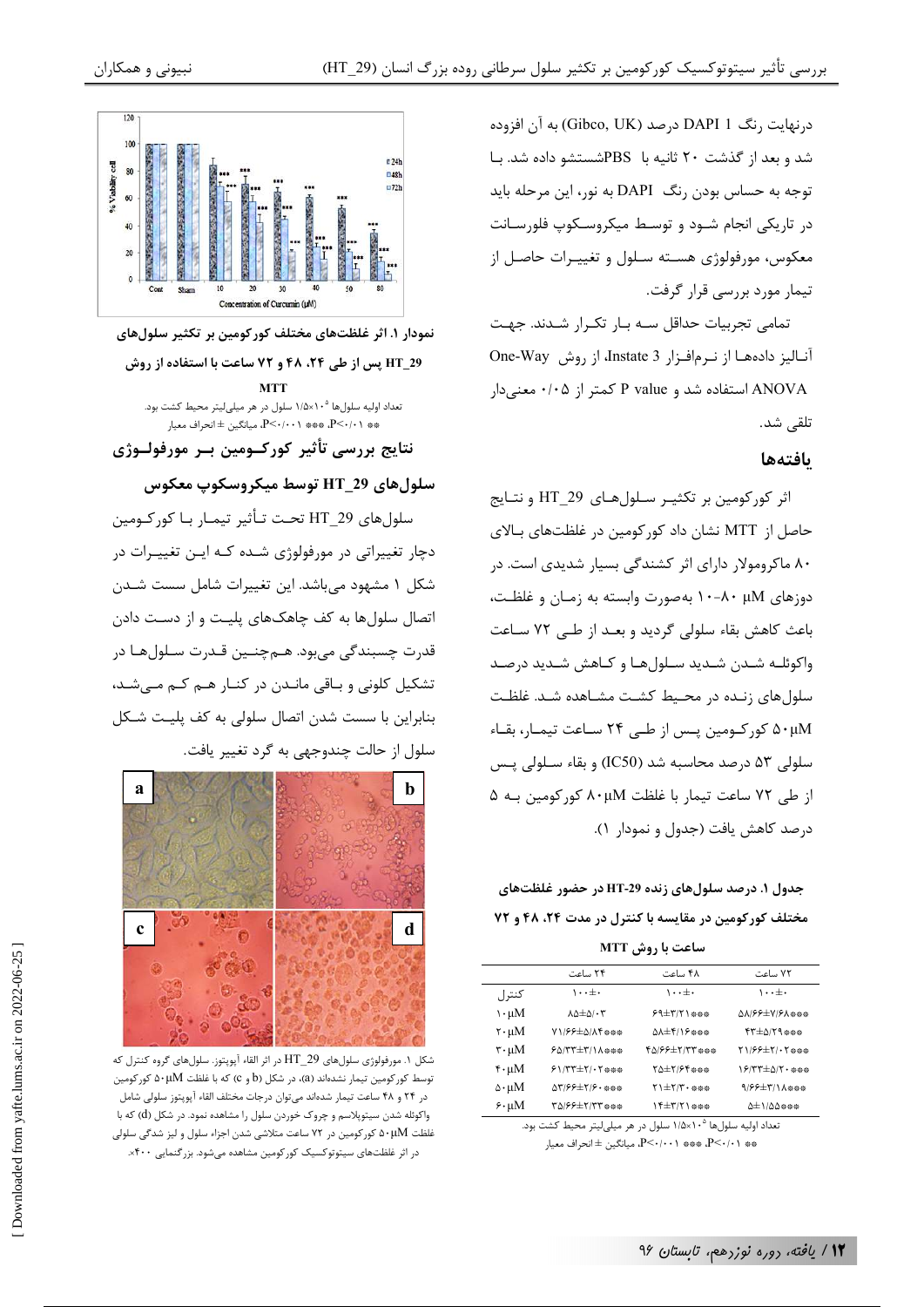# نتایج رنگآمیزی ســلول(هـای29\_HT بـا رنــگ **DAPI**

به منظور بررسی تغییرات هسته در سلولهای حاصل از تیمار کورکومین این سلولها با رنگ DAPI رنگآمیزی شدند. با توجه به اینکه غلظت ۵۰ µM کور *کـ*ومین دارای قـدرت القــاء آيويتــوز ۵۰ درصـد (IC50) در ســلولهــاي HT\_29 بود. این سلول هـا بـا غلظـت α٠ μM كوركـومين تیمار شدند. پس از طی ۲۴ ساعت، رنگ آمیزی DAPI ب روى اين سلول ها انجام شد (شكل ٢).



شکل ۲. نتایج حاصل از رنگ آمیزی DAPI

سلولهای گروه کنترل که توسط کورکومین تیمار نشدهاند (a)، سلولهای تیمار شده با غلظت ۵۰μM کور کومین که القاء آپوپتوز سلولی شامل چروک خوردن هسته سلولی و متلاشی شدن آن مشاهده میشود (C). بزرگنمایی ۴۰۰×

## بحث و نتيجهگيري

کور کومین یـک مولکــول هیــدروفوبیک اسـت کــه بــه راحتی از غشاء پلاسمایی به داخل سیتوزول عبور می کنـد (۱۴). مطالعات اپیدمیولوژیک نشـان داده کـه کورکـومین می تواند مانع بروز سرطان راست,وده شـده و یـا آن را بـه تأخیر بیندازد. این ماده که تاریخچه زیـادی در روشهـای درمان سنتی هنـد دارد بقـاء، تكثيـر، آنژيـوژنز و متاسـتاز سلول های سرطانی روده بـزرگ را از طریـق مسـیرهای سيگنالينگ گوناگون مثل MAPK ،COX-2 ،EGFR ،P53 و غيره مهار مي كند (١۵،١۶).

کورکومین قادر است آپوپتوز را در سلولهای سرطانی از طریق تمام مسیرهای اصلی آپوپتوزی ( Extrinsic & viability) القا كند (١٧). كور كومين viability را در سـلولهـاي كارسـينوماي HT-29 بـا القـاء آپوپتـوز

کاهش میدهد. تحقیق حاضر نشان می دهد که کور کومین در یک الگـوي وابسـته بـه دوز و زمـان رشـد سـلولهـاي سرطاني HT\_29, ا مهار مي كند (١۴).

بـا مـروري بـر عملكردهـاي كوركـومين تـا حـدودي می توان مسیرهای مولکـولی کـه کورکـومین اثـر خـود را اعمال می کند تفسیر نمود. در این بـین فعالیـت NF-KB اهمیست خاصـــی دارد. NF-KB یکـــی از فاکتورهـــای نسخهبرداری مشتق شده از خـانواده پـروتئینهـای REL است که در اکثر سـرطانهـا فعـال مـیشـود و در تکثیـر سرطان نقش دارد (١٨). این فاکتور ازجمله عواملی است که در تکثیر سلولهای سرطانی روده ازجمله سـلولهـای HT\_29 نقش دارد و رونویسی بسیاری از ژنهای دخالت كننـده در سـرطان، التهـاب، آپوپتـوز و تكثيـر سـلولى ١٫ تنظیم می،نماید. افزایش بیـان ایـن فـاکتور در بسـیاری از سلولهای روده دیده میشود که منجر به مقاوم شدن این سلول ها در برابر عوامـل متوقـف كننـده تكثيـر و يـا القـاء کننده آپوپتوز میگردد. مطالعات بسیاری نشان دادهاند که مواد مهاركننده فعاليت اين فاكتور رونويسي باعث آيويتـوز و یا مهار تکثیر سلولهای سرطانی می شوند. کور کومین با جلوگیری از فعال سازی این فاکتور، رشد سرطان را مهار و از پیشرفت متاسـتاز جلـوگیری مـی کنـد (۴). جانسـون و همکاران تنظیم NF-KB را بـا اسـتفاده از کورکـومین در سلول های سـرطانی روده HT\_29 تشـخیص دادنـد (۱۵). بررسی های مختلف نشان داده که سیکلواکسیژناز -۲ نقــش مهمی در تکامل سرطان راست روده دارد و دارای اثرهـای آنتی آپوپتوتیکی و آنژیوژنز است (۱۹). گوئـل و همکـاران نشان دادند که کورکومین، سیکلواکسیژناز-۲ (COX-2) را همچون لیپواکسیژناز (LOX) که هر دو آنزیمهایی درگیـر در التهـاب هسـتند را مهـار مـى كنـد (٢٠). AKT يـك پروتئین کیناز است که بقای سلولی را با مهـار آپوپتـوز از طريق فسفريلاسيون پروتئين پروآپوپتـوتيكي Bad انجـام می دهد. در سلولهای کارسینومای کلیـه انسـان (Caki)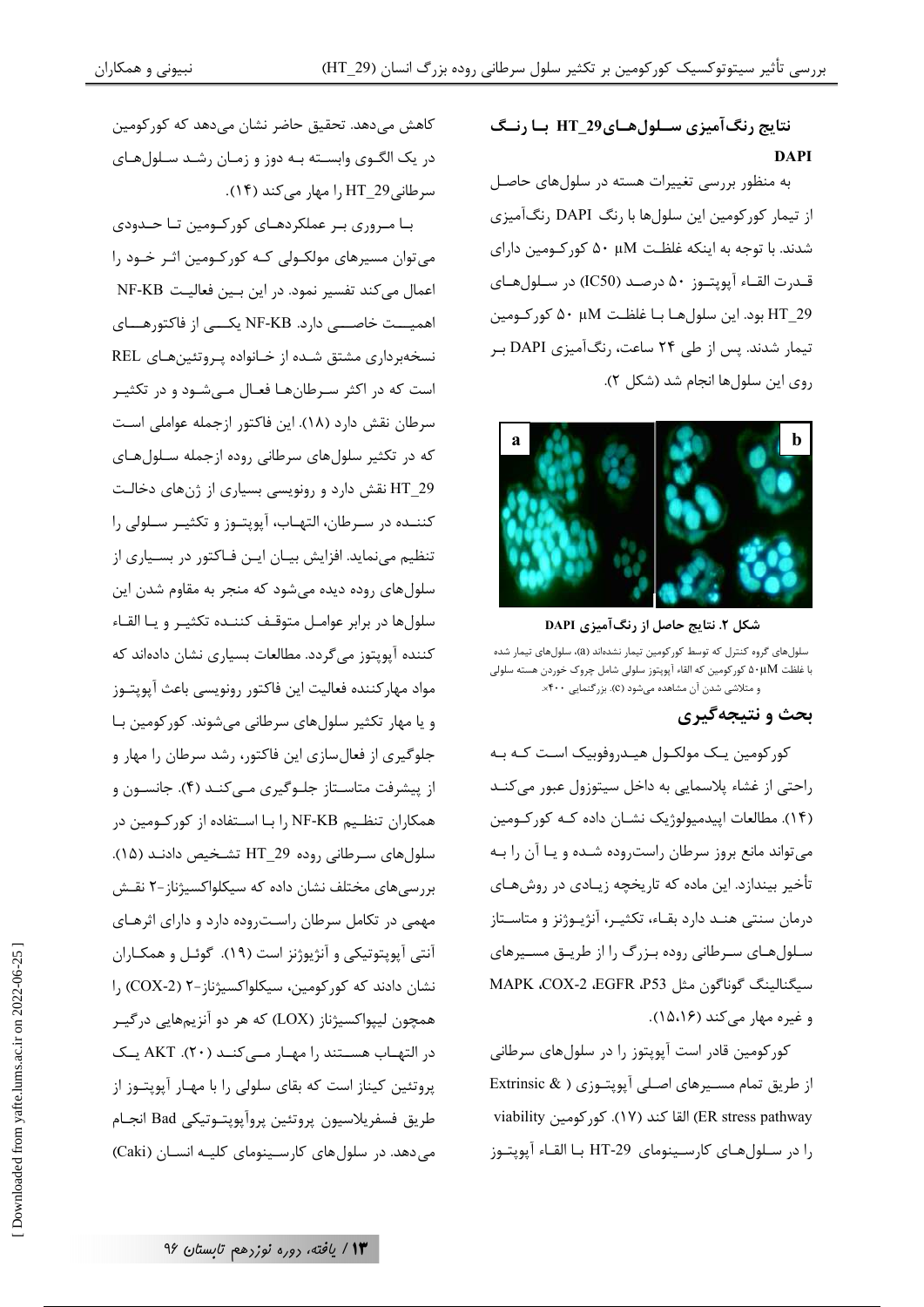كور كومين با مهار فعاليت AKT باعث آپويتوز شده اسـت. ژن سرکوبگر تومور P53، معمولترین ژنی است که در طی سرطان ها جهش مي يابد. دو عملكرد فيزيولـوژيكي شـامل تنظیم پیشروی چرخه سـلولی پـس از اسـترس سـلولی و تنظيم فرايند آپوپتوز به P53 نسبت داده شده است. ايـن مولکول قادر است از طريق فعال نمودن رونويسي اعضاى پروآپوپتـوتیکی خــانواده Bcl-2 و مهــار اعضــای آنتــی آپوپتوتیک موجب آغاز فرایند آپوپتوز شود. در سلولهـای سرطانی پستان انسان، کورکومین از طریـق P53 کـه بـه وسيله Bax القاء شده بود باعث آپوپتـوز شـد. سـيكلينهـا کلیدهای اصلی چرخه سلولی هستند و سیکلین D1 زیرواحدی از سیکلین های وابسته بـه کینـاز CDK 4/6 است که هدف اصلی سیگنالهای تکثیر در فاز G1 چرخـه سلولی است. سیکلین D1 یک پروتوانکـوژن اسـت کـه در بسیاری سرطان ها افزایش بیان دارد. کورکومین ترکیبی است که بیان سیکلین D1 را مهـار مـی کنـد و از طریـق مكانيسمهاى مختلفى ازجملـه NF-KB آن را هـدف قـرار میدهد. کورکومین تکثیر در سلولهای سرطانی پروستات و پستان در محیط کشت را با کـاهش بیـان پـروتئین سيكلين D1 بلوكه كرد (١١). دوويكس و همكـاران القـاء

مرگ برنامهریزی شده در سلول Caki با دفسفریله شـــدن AKT، مهـــار Bcl-xl ،Bcl-2، و پـــروتئينهـــاي مهاركننده آپوپتوز (IAP)، همچنين آزادسازي سيتوكروم 0و فعال شدن كاسپاز ٣ در سلولهاى HL\_60 را به اثبات رساندند در سلول های مونوسیت لنفوئیـدی U937، مهار JAP ،Bcl-xl، آزادسازی سیتوکروم C و فعـال شـدن كاسياز ٣ اثبات شده است (٣).

با توجه به مسیرهای مولکولی دخیل در تکثیر سلولی و توانایی کورکومین در القای پروتئینهای پروآپوپتوتیک و مهار پروتئینهای آنتی آپوپتوتیک و مسیرهای بقا همچون NF-KB و AKT، می توان آن را به عنوان یک عامل ضد سرطان مهم معرفی کرد (١٧).

# تشکر و قدردانی

این تحقیق در آزمایشگاه تحقیقاتی سلولی- تکـوینی گروه سلولی مولکولی دانشگاه خوارزمی انجام گرفته است لذا از ریاست محترم دانشکده علـوم زیسـتی کـه امکانـات اجرایی این طرح تحقیقاتی را فراهم نمودند و همچنـین از مرکز تحقیقات داروهای گیاهی رازی وابسته بـه دانشـگاه علوم پزشکی لرستان که هزینههای این طرح تحقیقـاتی را فراهم نمودند صميمانه سياسگزاريم.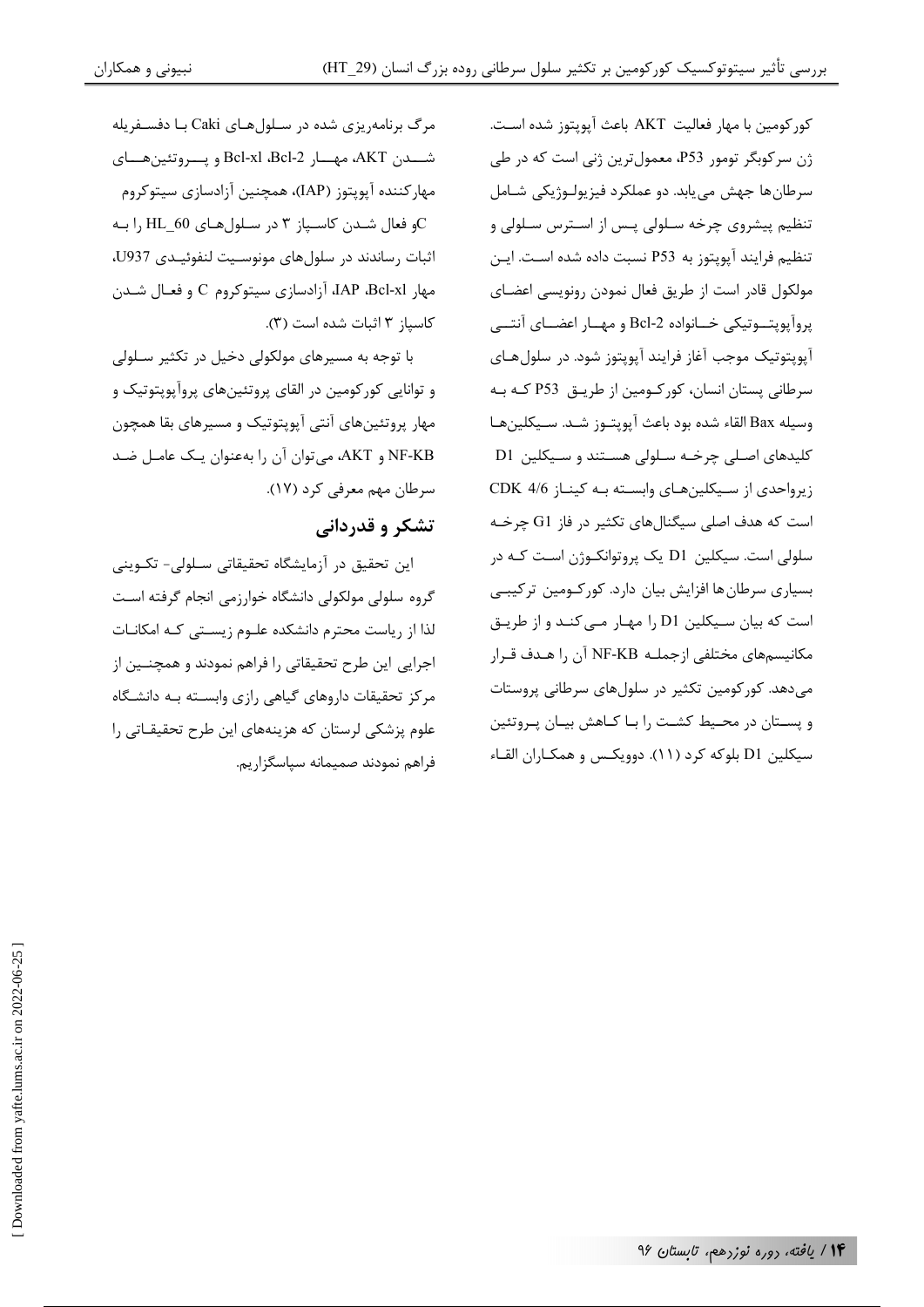## **References**

- 1. Hanahan D, Weinberg RA. The hallmarks of cancer. Cell. 2000; 100(1): 57-70.
- 2. Wisniewiki MZ, Wietrzyk J, Opplski A. Targeted delivery of drugs for treatment of parasitic infections. Arch Immune therap exper. 2000; 48: 51-55.
- 3. Duvoix A, Blasius R, Delhalle S, Schnekenburger M, Morceau F, Henry E, et al. Chemopreventive and therapeutic effects of curcumin. Cancer Letters. 2005; 223: 181-190.
- 4. Thangapazham RL, Sharma A, Maheshwari RK. Multiple molecular target in cancer chemoprevention by curcumin. AAPS. 2006; 52: 443-449.
- 5. Teimoori L, Azadmanesh K, Amanzadeh A, Zeinali S. Selective Suicide Gene Thrapy of Colon Cancer Exploting the Urokinase Plasm inogen activator Receptor. Biodrug. 2009; 24: 131-146.
- 6. Malekzadeh R, Bishehsari F, Mahdavinia M, Ansari R. Epidemiology and Molecular Genetics of Colorectal Cancer in Iran. Arch Iranian Med. 2009; 161-169.
- 7. Wang J, Qi L, Zheng Sh, Wu T. Curcumin induces apoptosis through the mitochondria mediated apoptotic pathway in HT\_29 cells. J Zhejiang Univ Sci. 2009; 10(2): 93- 102.
- 8. Sandur SK, Ichikawa H, Pandey MK, Kunnumakkara AB, Sung B, Sethi G, et al. Role of pro-oxidants and antioxidants in the anti-inflammatory and apoptotic effect of curcumin. Free Radical Bio Med. 2007; 43: 568-580.
- 9. Aggarwal BB, Surh YJ, Shishodia Sh. The molecular Targets and Therapeutic Uses of Curcumin in Health and Disease. Springer Sci Busin Med. 2007; 587: 197-213.
- 10. Gururaj AE, Belakavadi M, Venkatesh DA, Marme D, Salimath BP. Molecular mechanisms of anti-angiogenic effect of curcumin. Biochem Biophysic Res Commun. 2002; 297: 934-942.
- 11. Hatcher H, Cho RP, Torti FM, Torti SV. Curcumin: From ancient medicine to current clinical trial. Cell Mell Life Sci. 2008; 65: 1631-1652.
- 12. Goel A, Aggarwal B. Curcumin, the golden spice from Indian saffron, is a chemosensitizer and radiosensitizer for tumors and chemoprotector and radioprotector for normal organs. Nutr Cancer. 2010; 72: 919-930.
- 13. Oka Y, Naomoto Y, Yasouka Y, Hatano H, Haisa M, Tanaka N, et al. Apoptosis in cultured human colon cancer cells indused by combined treatments with 5 fluorouracil, tumor necrosis factor alpha and interferon alpha. Jpn J Clin Oncol. 1997; 27(4): 231-235.
- 14. Song G, Mao YB, Cai QF, Yao LM, Ouyang GL, Bao SD. Cuecumin induces human HT\_29 colon adenocarcinoma cell apoptosis by activing P53 and regulating apoptosis related protein expression. Brazilian J Med Biol Res. 2005; 38: 1791- 1798.
- 15. Jonson J, Mukhtar H. Curcumin for chemoprevention of colon cancer. Cancer Letters. 2007; 255: 170-181.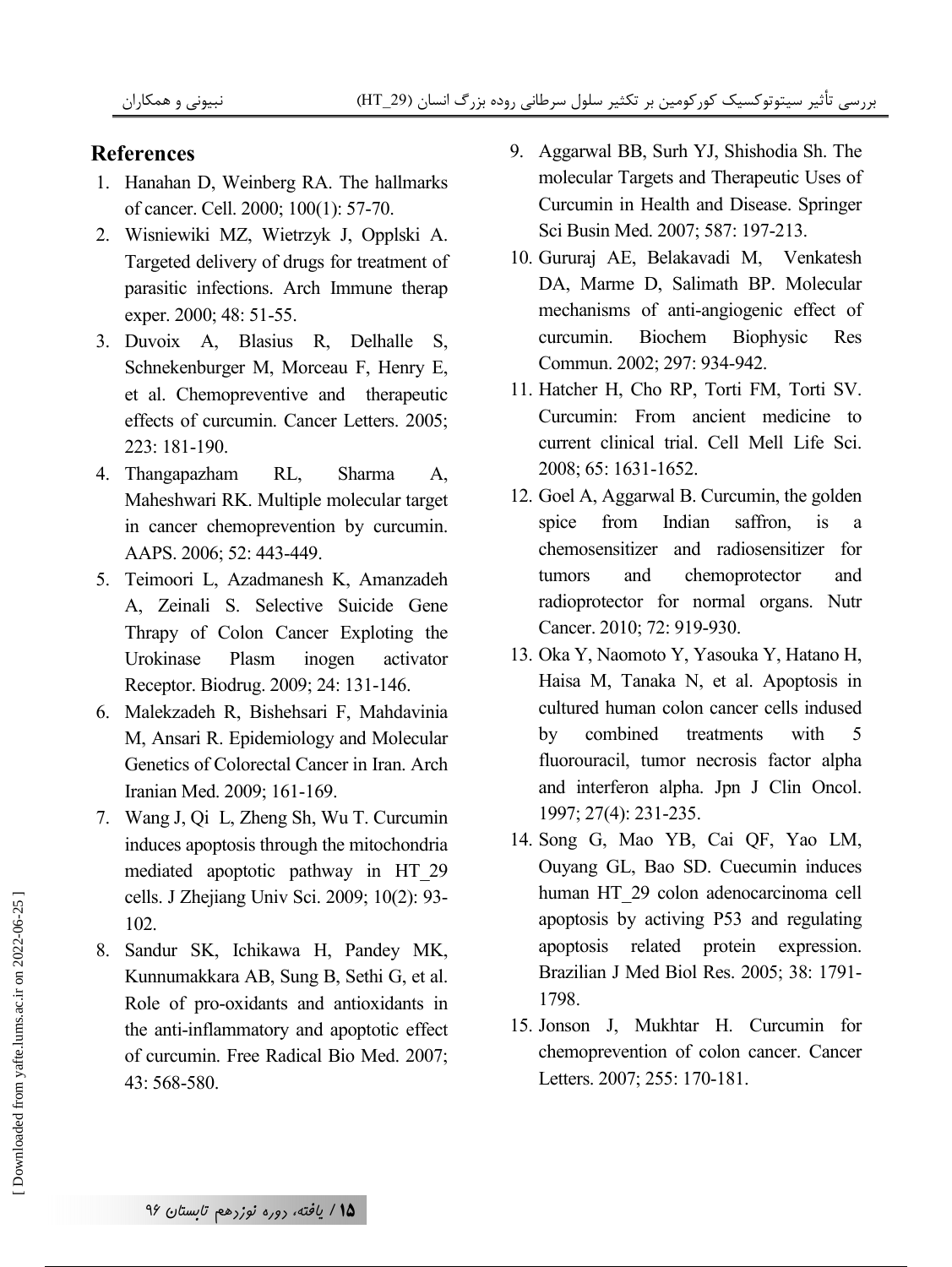- 16. Jhnson S, Gulhati P, Arrleta I, Wang X, Uchida T, Gao T, et al. Curcumin inhibits proliferatiom of colorectal carcinoma by modulatig AKT/Mtor signaling. Anticancer Res. 2009; 29: 3185-3190.
- 17. Reuter S, Eifes S, Dicato M, Aggarwal B, Diedrrich M. Modulation of anti-apoptotic and survival pathway by curcumin as a strategy to induce apoptosis in cancer cells. Biochem Pharmacol. 2008; 76: 1340-1351.
- 18. Kunnumakkara AB, Anand P, Aggarwal BB. Curcumin inhibits proliferation, invasion, angiogenesis and metastasis of different cancers through interaction with

multiple cell signaling proteins. Cancer Letters. 2008; 269(2): 199-225.

- 19. Lev-Ari S, Strier L, Kazanov D, Madar-Shapiro L, Dvory-Sobol H, Pinchuk I, et al. Celecoxib and curcumin synergistically inhibit the growth of colorectal cancer cells. Clin Cancer Res. 2005; 11(18): 6738- 6744.
- 20. Goel A, Boland CR, Chauhan DP. Specific inhibition of cyclooxygenase-2 (COX-2) expression by dietary curcumin in HT-29 human colon cancer cells. Cancer letters. 2001; 172(2): 111-118.